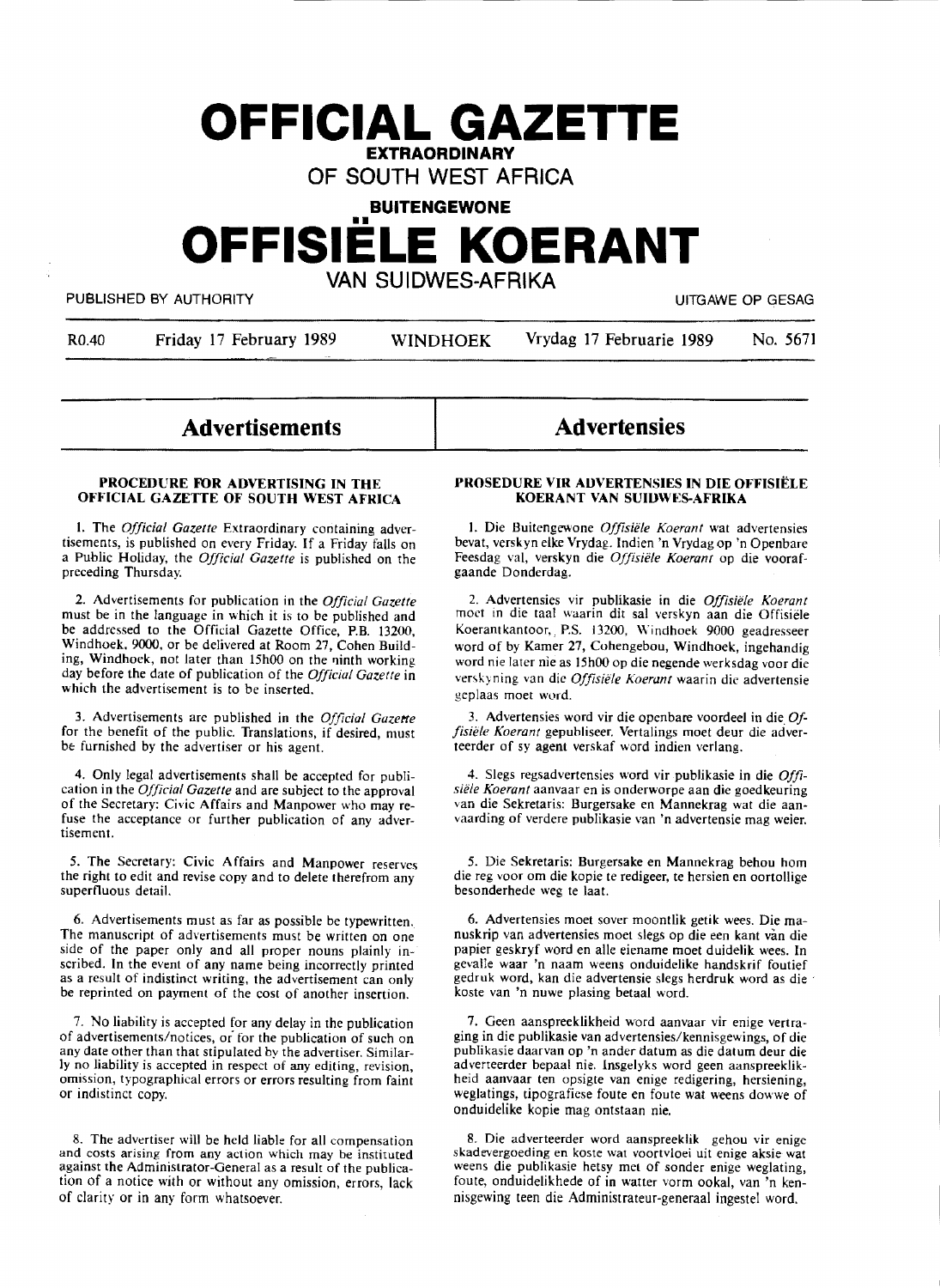9. The subscription for the *Official Gazette* is R25 plus GST per annum, post free in this territory and the Republic of South Africa, obtainable from Star Binders and Printers, P.O. Box 56, Windhoek, 9000. Postage must be prepaid by overseas subscribers. Single copies of the *Official Gazette*  are obtainable from Star Binders & Printers, P.O. Box 56,

Windhoek 9000, at the price as printed on copy. Copies are **kept in** stock for **two** years only. JO. The charge for the insertion of notices is as follows and is payable in the form of cheques, postal or money orders:

#### **LIST OF FIXED TARIFF RATES**

| STANDARDISED NOTICES                                                                                                                                                                                      | Rate per<br>insertion<br>R |
|-----------------------------------------------------------------------------------------------------------------------------------------------------------------------------------------------------------|----------------------------|
| Transfer of business                                                                                                                                                                                      | 3,25                       |
| Deeds: Lost documents                                                                                                                                                                                     | 6,00                       |
|                                                                                                                                                                                                           | 5,00                       |
| Administration of Estates Acts Notices, Forms<br>J. 187, 193, 197, 295, 297, 517 and 519                                                                                                                  | 2,00                       |
| Third party insurance claims for compensation.                                                                                                                                                            | 2,50                       |
| Insolvency Act and Company Acts Notices: J. 28,<br>J. 29. Forms 1 to 9                                                                                                                                    | 4,00                       |
| $N.B. -$ Forms 2 and $6 -$ additional statements<br>according to word count table, added to the basic<br>tariff.                                                                                          |                            |
| Change of name (four insertions)                                                                                                                                                                          | 60,00                      |
| Naturalisation notices (including a reprint for the<br>advertiser)                                                                                                                                        | 2,00                       |
| Unclaimed moneys - only in the Official Gazette<br>Extraordinary, closing date 15 January (per entry<br>of "name, address and amount")                                                                    | 0,80                       |
| Butchers' notices                                                                                                                                                                                         | 5.00                       |
| Slum Clearance Court Notices, per premises                                                                                                                                                                | 4,00                       |
| Lost life insurance policies $\dots \dots \dots \dots \dots$                                                                                                                                              | 2,00                       |
| NON-STANDARDISED NOTICES                                                                                                                                                                                  |                            |
| Company notices:                                                                                                                                                                                          | R                          |
| Short notices: Meetings, resolutions, offers of com-<br>promise, conversions of companies, voluntary<br>windings-up, etc.: closing of members' registers<br>for transfer and/or declarations of dividends | 11,00                      |
| Liquor Licence Notices (In Official Gazette, Ex-<br>traordinary viz. (June/Tvl; November/Cape;<br>January/O.F.S.; April/Natal), per bilingual                                                             | 7,00                       |
| Declaration of dividends with profit statements, in-<br>cluding notes $\dots\dots\dots\dots\dots\dots\dots\dots\dots\dots\dots$                                                                           | 25,00                      |
| Long notices: Transfers, changes in respect of<br>shares or capital, redemptions, resolutions, volun-                                                                                                     |                            |
| tary liquidations<br>Trade marks in South West Africa                                                                                                                                                     | 37,00                      |
|                                                                                                                                                                                                           | 11,00                      |

Liquidators' and other appointees' notices ..... 7,00

9. Die jaarlikse intekengeld op die *Offisiele Koerant* is R25 plus belasting posvry in hierdie gebied en die Republiek van Suid-Afrika, verkrygbaar by Star Binders & Printers, Posbus 56, Windhoek, 9000. Oorsese intekenaars moet posgeld vooruitbetaal. Enke! eksemplare van die *Offisiele Koerant* is verkrygbaar van Star Binders & Printers, Posbus 56, Windhoek, 9000 teen die prys soos gedruk op eksemplaar. Eksemplare word vir slegs twee jaar in voorraad gehou.

IO. Die koste vir die plasing van kennisgewings is soos volg en is bctaalbaar by wysc van tjcks, wisscls, pos- of geldorders:

#### **LYS VAN VASTE TARIEWE**

| <b>GESTANDAARDISEERDE</b><br>KENNISGEWINGS                                                                                                                                                                     | Tarief per<br>plasing<br>R |
|----------------------------------------------------------------------------------------------------------------------------------------------------------------------------------------------------------------|----------------------------|
| Oordrag van besigheid                                                                                                                                                                                          | 3,25                       |
| Aktes: Verlore dokumente                                                                                                                                                                                       | 6,00                       |
| Besigheidskennisgewings                                                                                                                                                                                        | 5,00                       |
| Boedelwettekennisgewings: Vorms J. 187, 193,<br>197, 295, 297, 517 en 519                                                                                                                                      |                            |
| Derdepartyassuransie-eise om skadevergoeding.                                                                                                                                                                  | 2,50                       |
| Insolvensiewet- en maatskappywettekennisge-<br>wings: J. 28, J. 29. Vorms 1 tot 9                                                                                                                              | 4.00                       |
| L.W. - Vorms 2 en 6 - bykomstige verklarings<br>volgens woordetaltabel, toegevoeg tot die basie-<br>se tarief.                                                                                                 |                            |
| Naamsverandering (vier plasings)                                                                                                                                                                               | 60,00                      |
| Naturalisasiekennisgewings (insluitende 'n her-<br>druk vir die adverteerder)                                                                                                                                  | 2.00                       |
| Onopgeëiste geld $-$ slegs in die Buitengewone Of-<br>fisiële Koerant sluitingsdatum 15 Januarie (per in-<br>skrywings van "naam, adres en bedrag")                                                            | 0,80                       |
| Slagterskennisgewings                                                                                                                                                                                          | 5,00                       |
| Slumopruimingshofkennisgewings, per perseel                                                                                                                                                                    | 4,00                       |
| Verlore lewensversekeringspolisse                                                                                                                                                                              | 2,00                       |
| NIE-GESTANDAARDISEERDE KENNISGEWINGS                                                                                                                                                                           |                            |
| Maatskappykennisgewings:                                                                                                                                                                                       | R                          |
| Kort kennisgewings: Vergaderings, besluite, aanbod<br>van skikking, omskepping van maatskappye, vry-<br>willige likwidasie, ens.: sluiting van lederegisters<br>vir oordragte en/of verklarings van dividende. | 11,00                      |
| Dranklisensiekennisgewings (in Buitengewone Of-<br>fisiële Koerante, t.w.<br>(Junie/Tvl.; November/<br>Kaap; Januarie/OVS; April/Natal) per tweetalige<br>aansoek                                              | 7,00                       |
| Verklaring van dividende met profytstate, notas in-<br>gesluit                                                                                                                                                 | 25,00                      |
| Lang kennisgewings: Oordragte, veranderings met<br>betrekking tot aandele of kapitaal, aflossings, be-<br>sluite, vrywillige likwidasies                                                                       | 37,00                      |
| Handelsmerke in Suidwes-Afrika                                                                                                                                                                                 | 11,00                      |
| Likwidateurs en ander aangesteldes se kennisge-                                                                                                                                                                | 7,00                       |
|                                                                                                                                                                                                                |                            |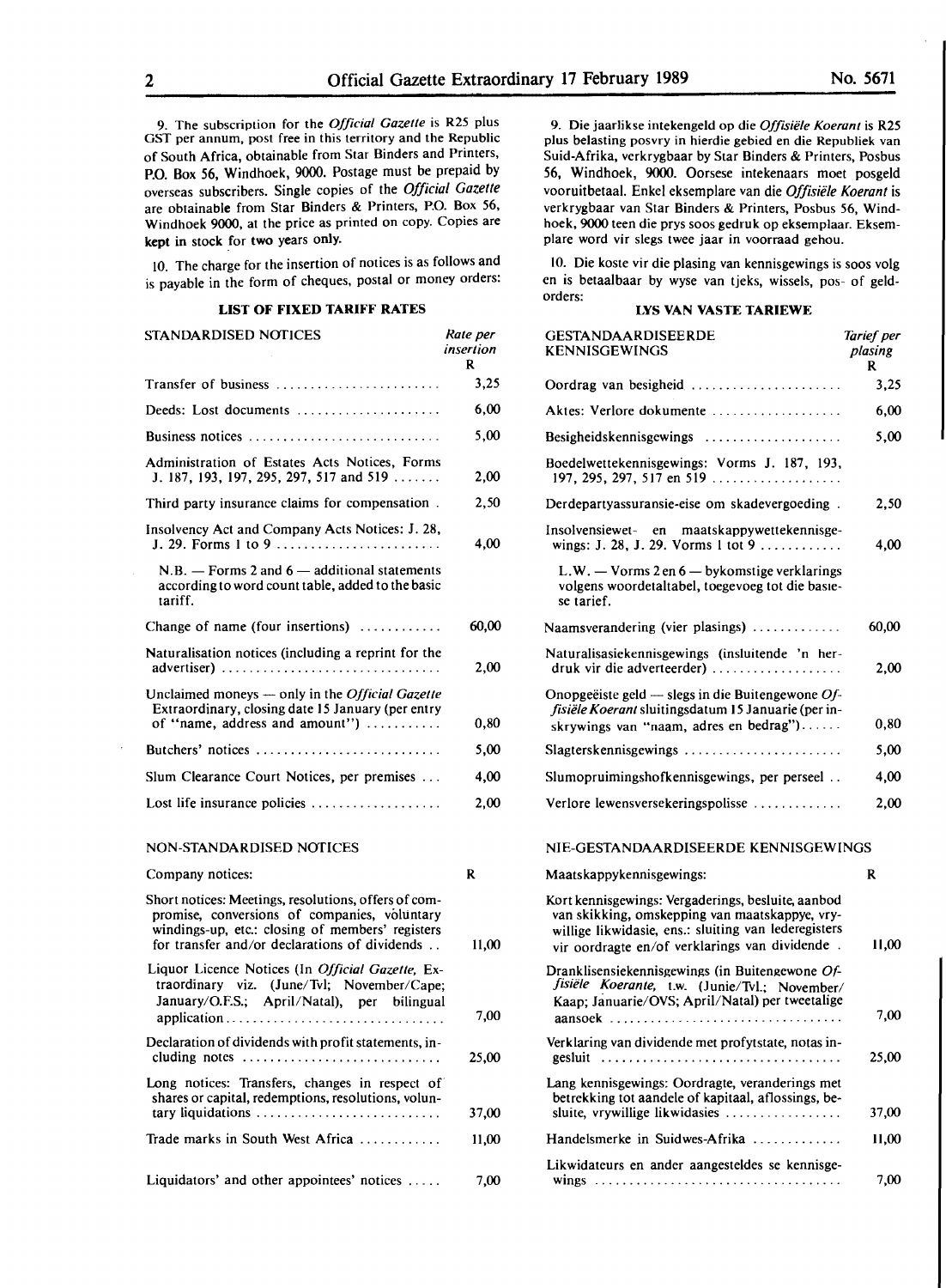#### SALES IN EXECUTION AND OfHER PUBLIC SALES:

| Public auctions, sales and tenders:<br>76 to 250 words $\dots \dots \dots \dots \dots \dots \dots \dots$ | -6.00<br>15.00 |
|----------------------------------------------------------------------------------------------------------|----------------|
|                                                                                                          | 23.00          |

#### ORDERS OF THE COURT:

| Provisional and final liquidations or sequestra-      |       |
|-------------------------------------------------------|-------|
|                                                       | 14.00 |
| Reduction or change in capital mergers, offers of     |       |
| compromise                                            | 37,00 |
| Judical managements, <i>curator bonis</i> and similar |       |
| and extensive <i>rule nisi</i>                        | 37.00 |
| Extension of return date                              | 4,00  |
| Supersession and discharge of petitions (J. 158)      | 4.00  |
|                                                       |       |

11. The charge for the insertion of advertisements other than the notices mentioned in paragraph IO is at the rate of **56c** per cm double column. (Fractions of a cm must be calculated as a cm).

12. No advertisements shall be inserted unless the charge is prepaid. Cheques, drafts, postal or money orders must be made payable to the Secretary: Civic Affairs and Manpower.

#### **Form/Vorm** Jl87

#### **LIQUIDATION AND DISTRIBUTION ACCOUNTS IN DECEASED ESTATES LYING FOR INSPECTION**

In terms of section 35(5) of Act **66** of 1965, notice is hereby given that copies of the liquidation and distribution accounts (first and final, *unless otherwise stated)* in the estates specified below will be open for the inspection of all persons interested therein for a period of 21 days (or shorter or longer if *specially stated)* from the date specified or from the date of publication hereof, whichever may be the later, and at the offices of the Master and Magistrates as stated.

Should no objection thereto be lodged with the Master concerned during the specified period, the executors will proceed to make payments in accordance with the accounts.

356/88 JOHANNES Petrus (Johannes Petrus), Magsnommer 84904740 SWO, IOI Bataljon, Ondangwa. Ondangwa, Windhoek. Arthur Schiebler, Eksekuteur Datief, Swatax (Eiendoms) Beperk, Posbus 249, Windhoek 9000.

269/88 HENNING Jakobus Adrian Vorster, **280409 0100** 27, Keetmanshoop. Keetmanshoop. Windhoek. Eerste Persam, Posbus 448, Windhoek.

586/87 ENGELBRECHT Hermanus Stephanus, 380717 0100 47 I, Usakos. Martha Maria, 441220 0009 00 2, Gewysigde, Usakos, Windhoek. Eerste Persam, Posbus 448, Windhoek.

187/88 FRANZSEN Johannes Petrus, 5810290100317, Otavi, Marianna Hildegard Franzsen, 5912290234005, Tweede & Finale, Otavi, Windhoek. Eerste Persam, Posbus 448, Windhoek 9000.

#### GEREGTELIKE EN ANDER OPENBARE VERKOPE:

| Geregtelike verkope                    | 18.00 |
|----------------------------------------|-------|
| Openbare veilings, verkope en tenders: |       |
|                                        | 6.00  |
| 76 tot 250 woorde                      | 15.00 |
| 251 tot 350 woorde                     | 23.00 |

#### ORDERS VAN DIE HOF:

| Voorlopige en finale likwidasies of sekwestrasies                                                                                   | 14,00 |
|-------------------------------------------------------------------------------------------------------------------------------------|-------|
| Vermindering of verandering in kapitaalsame-<br>smeltings, aanbod van skikking<br>Geregtelike besture, kurator bonis en soortgelyke | 37.00 |
| en uitgebreide bevel nisi                                                                                                           | 37,00 |
| Verlenging van keerdatum                                                                                                            |       |

Verlenging van keerdatum .................. . Tersydestellings en afwysings **van** petisies **(J.** 158) 4,00 4,00

11. Die koste vir die plasing van advertensies, behalwe die kennisgewings wat in paragraaf **10** genoem word. is teen die tarief van 56c per cm dubbelkolom. (Gedeeltes **van** 'n cm moet as voile cm bereken word).

12. Geen advertensie word geplaas tensy die koste nie vooruitbetaal is nie. Tjeks, wissels, pos- en geldorders moet aan die Sekretaris,: Burgersake en Mannekrag betaalbaar gemaak word.

#### **LIKWIDASIE-** EN **DISTRIBUSIEREKENING IN BES10RWE BOEDELS WAT TER INSAE LE**

lngevolge artikel 35(5) van Wet 66 van 1965, word hierby kennis gegee dat duplikate van die likwidasie- en distribusierekenings (eerste en finale, *tensy anders vermeld)* in die boedels hieronder vermeld, in die kantore van die Meester en Landdroste soos vermeld en gedurende 'n tydperk van 21 dae (of korter of langer *indien spesiaal vermeld)* vanaf gemelde datums **of** vanaf **datum** van publikasie hiervan, as **dit** later is, ter insae lê van alle persone wat daarby belang het.

Indien binne genoemde tydperk geen besware daarteen by die betrokke Meester ingedien word nie, gaan die eksekuteurs oor tot die uitbetalings ingevolge gemelde rekenings.

412/88 ALBERTS Louwrens Martinus du Plessis, 520108 01 0010 1, Plaas Leeupos Nr. 930, distrik Tsumeb, Posbus 738, Tsumeb 9000. Tsumeb, Windhoek. Van Sittert & Pretorius, Jordaanstraat, Posbus 52, Tsumeb 9000.

586/88 WALBOOM Gerrjt Jan, 1701205031000, PO Box 2065, Windhoek 9000. Win3hoek. J. Walboom (Executrix), c/o Engling Stritter & Partners, P O Box 43, Windhoek **9000.** 

583/88 DEMASIUS Ursula Charlotte, 170924 0012 00 0, Windhoek. Windhoek, Windhoek. Eerste Persam, Posbus 448, Windhoek.

165/88 ALBERTS Johan Petrus, 501129 01 0014 6, Kamanjab. Outjo, Windhoek. Bank Windhoek Beperk, Boedel- en 1rustafdeling, Posbus 15, Windhoek 9000.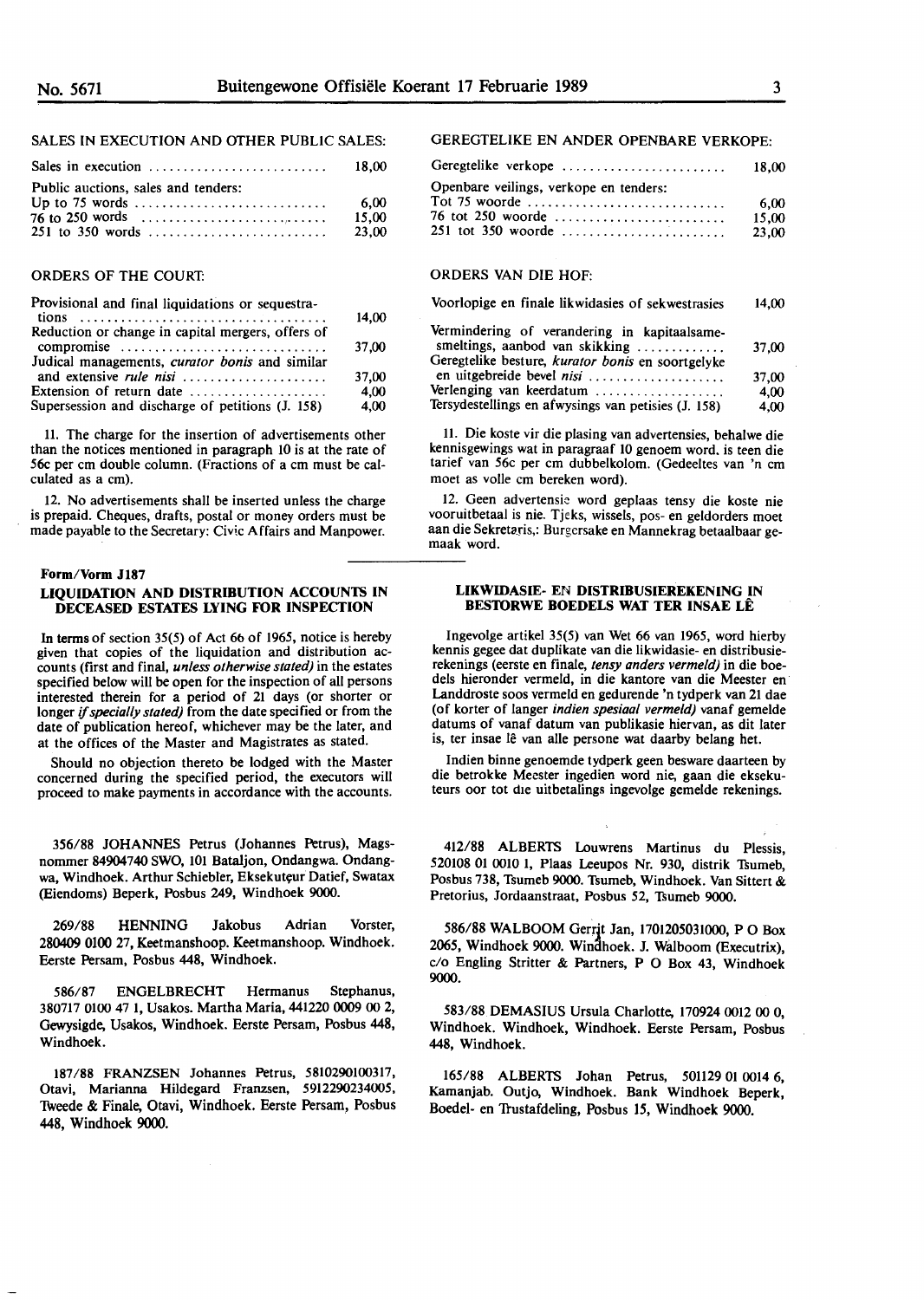241/88 WESSELS Philippus Loduwecus, 210718 5014 00 9, 120 Lazarett Street, Swakopmund, Jacomina Wessels, Swakopmund, Windhoek. Bank Windhoek Beperk, Boedel- en Trustafdeling, Posbus 15, Windhoek 9000.

314/88 WBBE Hendrik Johannes, 130714 5019 00 4, Plaas Hofmeyer, Mariental, 9000. Magdalena Elizabeth Johanna Lubbe. Mariental, Windhoek. Bank Windhoek Beperk, Boedel- en Trustafdeling, Posbus 15, Windhoek 9000.

**240/88** TERBLANCHE Daniel Johannes, 330823 01 0012 1, Smitstraat 25, Pionierspark. Windhoek. Bank Windhoek Beperk, Boedel- en Trustafdeling, Posbus 15, Windhoek 9000. ,

327 /88 FERRE Romeo, 3001010100744, Jeugsentrum, Schanzen Road, Windhoek. First, Windhoek. Andreas Vaatz, PO Box 23019, Windhoek.

338/86 STRUTHERS James Albert, P O Box 11140, Windhoek. Second. Windhoek. A Vaatz, P O Box 23019, Windhoek.

489/88 VISAGIE Frank Harold, 590221 0800422, Windhoek. Caroline Jennifer Visagie. Aanvullende. Windhoek. Standard Bank SWA Beperk, Posbus 2164, Windhoek 9000.

626/87 VAN STADEN Maria Johanna, 160508 0012 003, Keetmanshoop. Jacobus Fredrick van Staden. Tweede. Keetmanshoop. Windhoek. Standard Bank SWA Beperk, Posbus 2164, Windhoek 9000.

589/88 ENGELBRECHT Jacoba Jackomina, 2607160007 001, Windhoek. Windhoek. Standard Bank SWA Beperk, Posbus 2164, Windhoek 9000.

#### Form/Vorm J 193 **NOTICE TO CREDITORS IN DECEASED ESTATES**

All persons having claims against the estates mentioned below are hereby called upon to lodge their claims with the executors concerned, whithin 30 days (or otherwise as indicated) calculated from the date of publication hereof. The information is given in the following order: Estate number, surname and christian names,,date of birth, identity number, last address, date of death; surviving spouse's names, surname, date of birth and identity number; name and address of executor or authorised agent, period allowed for lodgement of *claims* if *other than 30 days.* 

22/89 HOFFMANN Hildegard, Windhoek, 7.2.1926, 260207 0011 00 3, P O Box 21433, Windhoek. 10.12.1988. Heidrun Bochert (Executrix), c/o Engling Stritter & Partners, P O Box 43, Windhoek 9000.

GREEFF Gerhardus Petrus, Windhoek, 1.3.1919, 190301 01 0002 3, Outjo/Windhoek. 15.12.1988. Wewenaar. Standard Bank SWA Beperk, (Geregistreerde Bank), Trustee Tak, Posbus 2164, Windhoek 9000.

#### **KENNISGEWING AAN KREDITEURE IN BESTORWE BOEDELS**

Alie persone wat vorderinge het teen die boedels hieronder vermeld, word hierby versoek om hul vorderinge by die betrokke eksekuteurs en binne 'n tydperk van 30 dae (of andersins soos aangedui) gereken vanaf die datum van publikasie hiervan in te lewer. Die inligting word verstrek in die volgorde: Boedelnommer, familienaam en voorname, geboortedatum, persoonsnommer, laaste adres, datum oorlede, familienaam en voorname van oorlewende eggenoot(e), geboortedatum en persoonsnommer; naam en adres van eksekuteurs of gemagtigde agent, tydperk toegelaat vir lewering van vorderings *indien anders as 30 dae.* 

585/88 Tl10 Brandanco Cosme (Brandao Tito/Brandao Cosme), Windhoek, 25.07.1954, Magsnommer 76909035 SP, 32 Bataljon, Buffalo Basis, Wes Caprivi. 2 November 1987. Arthur Schiebler, Eksekuteur Swatax (Eiendoms) Beperk, Posbus 249, Windhoek.

SCHMIDHAUSLER Karl, Windhoek, 13.04.1906. 060413 01 0003 2. Swakopmund. 7.12.1988. Helga Klara Angelika Schmidhausler. Standard Bank SWA Beperk, (Geregistreerde Bank), Trustee Tak, Posbus 2164, Windhoek 9000.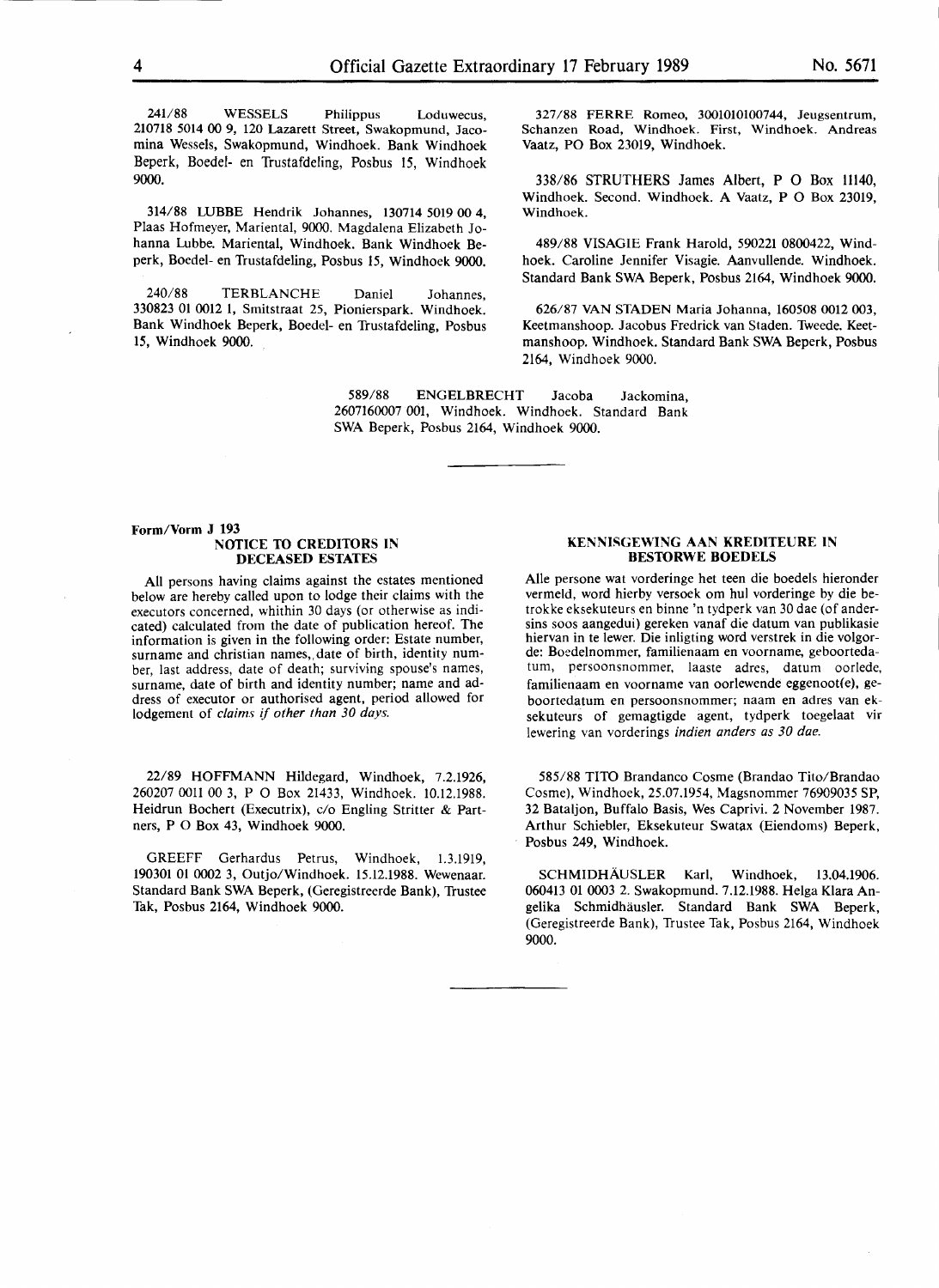**Form/Vorm 4** 

#### **LIQUIDATION ACCOUNTS AND PLANS OF DISTRIBUTION OR CONTRIBUTION IN SEQUESTRATED ESTATES OR COMPANIES BEING WOUND UP**

Pursuant to section 108(2) of the Insolvency Act, 1936, section 136(2) of the Companies Act, 1926, and section 406(3) of the Companies Act, 1973, notice is hereby given contribution in the estates or the companies mentioned below will lie open for inspection by creditors or contributories at the offices of the Master and the Magistrates stated therein, for a period of 14 days, or for such a period as stated therein, from the dates mentioned below or from the date of publication hereof, whichever may be the later date.

W12/85 Insolvent Estate A.W.S.L. van Schalkwyk. Fourth Liquidation & Distribution Account. At the office of the Master of the Supreme Court Windhoek and the Magistrate, Magistrate's Office Mariental for a period of 14 days as from 17 February 1989. LR. McLaren, Trustee Investment Trust Co (Pty) Ltd., P O Box 21204, Windhoek.

> W5/85 Insolvent Estate T.I. Cooper. Eighth Supplementary Second and Final Liquidation and Distribution Account. At the office of the Master of the Supreme Court Windhoek for a period of 14 days as from 17th February 1989. I.R. McLaren, Trustee Investment Trust Co (Pty) Ltd., P O Box 21204, Windhoek.

#### **LIKWIDASIE REKENINGE EN PLANNE VAN DISTRIBUSIE OF KONTRIBUSIE REKENING** IN **GESEKWESTREERDE BOEDELS OF MAATSKAPPYE IN LIKWIDASIE**

lngevolge artikel 108(2) van die lnsolvensiewet, 1936, artikel 136(2) van die Maatskappywet, 1926, en artikel 406(3) van die Maatskappywet, 1973, word hierby kennis gegee dat die. likwidasie- distribusie- of kontribusierekenings in die boedels of die maatskappye, na gelang van die geval, hieronder vermeld ter insae van skuldeisers of kontribuante sal le in die kantore van die Meester van Landdroste daarin genoem, gedurende 'n tydperk van 14 dae, of die tydperk wat daarin vermeld is, vanaf die datum hieronder vermeld of vanaf die datum van publikasie hiervan, watter datum ook al die laaste is.

W24/85 Insolvent Estate J.O. Marais. Sixth Liquidation & Distribution Account. At the office of the Master of the Supreme Court Windhoek for a period of 14 days as from the 17 February 1989. Investment Trust Co (Pty) Ltd., P 0 Box 21204, Windhoek 9000.

#### **Form/Vorm 5**

 $\ddot{ }$ 

#### **PAYMENT OF DIVIDENDS AND COLLECTION OF CONTRIBUTIONS IN SEQUESTRATED ESTATES FOR COMPANIES BEING WOUND UP**

The liquidation accounts and plans of distribution or contribution in the sequestrated estates or companies being wound up, as the case may be, mentioned below having been confirmed on the date therein mentioned, notice is hereby given, pursuant to section 113(1) of the Insolvency Act, 1936, section 139(2) of the Companies Act, 1926, and section 409(2) of the Companies Act, 1973, that dividends are in the course of payment or contributions are in the course of collection in the said estates or companies as set forth below and that every creditor liable to contribution is required to pay to the trustee or liquidator the amount for which he is liable at the address mentioned below.

#### **UITKEER VAN. DIVIDENDE EN INSAMELING VAN KONTRIBUSIES IN GESEKWESTREERDE BOEDELS OF MAATSKAPPYE** IN **LIKWIDASIE**

Nademaal die likwidasierekeninge en distribusie- of kontribusie-rekenings in die gesekwestreerde boedels of maatskappye in likwidasie, na gelang van die geval, hieronder vermeld op die datums daarin vermeld, bekragtig is, word hierby ingevolge artikel 113(1) van die Insolvensiewet, 1936, artikel 139(2) van die Maatskappyewet, 1926, en artikel 409(2) van die Maatskappyewet, 1973 kennis gegee dat uitbetaling van dividende of insameling van kontribusies aan die gang is in genoemde boedels of maatskappye soos hieronder uiteengesit en dat elke kontribusiepligtige skuldeiser die bedrag deur horn verskuldig by die adres hieronder genoem aan die kurator of likwidateur moet betaal.

W25/85 Tyre World (SWA) (Pty) Ltd (In Liquidation). 07 .02.89. Third and Final Liquidation & Distribution Account Dividends paid to Concurrent Creditors. l.R. McLaren, Liquidator, Investment Trust Co (Pty) Ltd., P O Box 21204, Windhoek.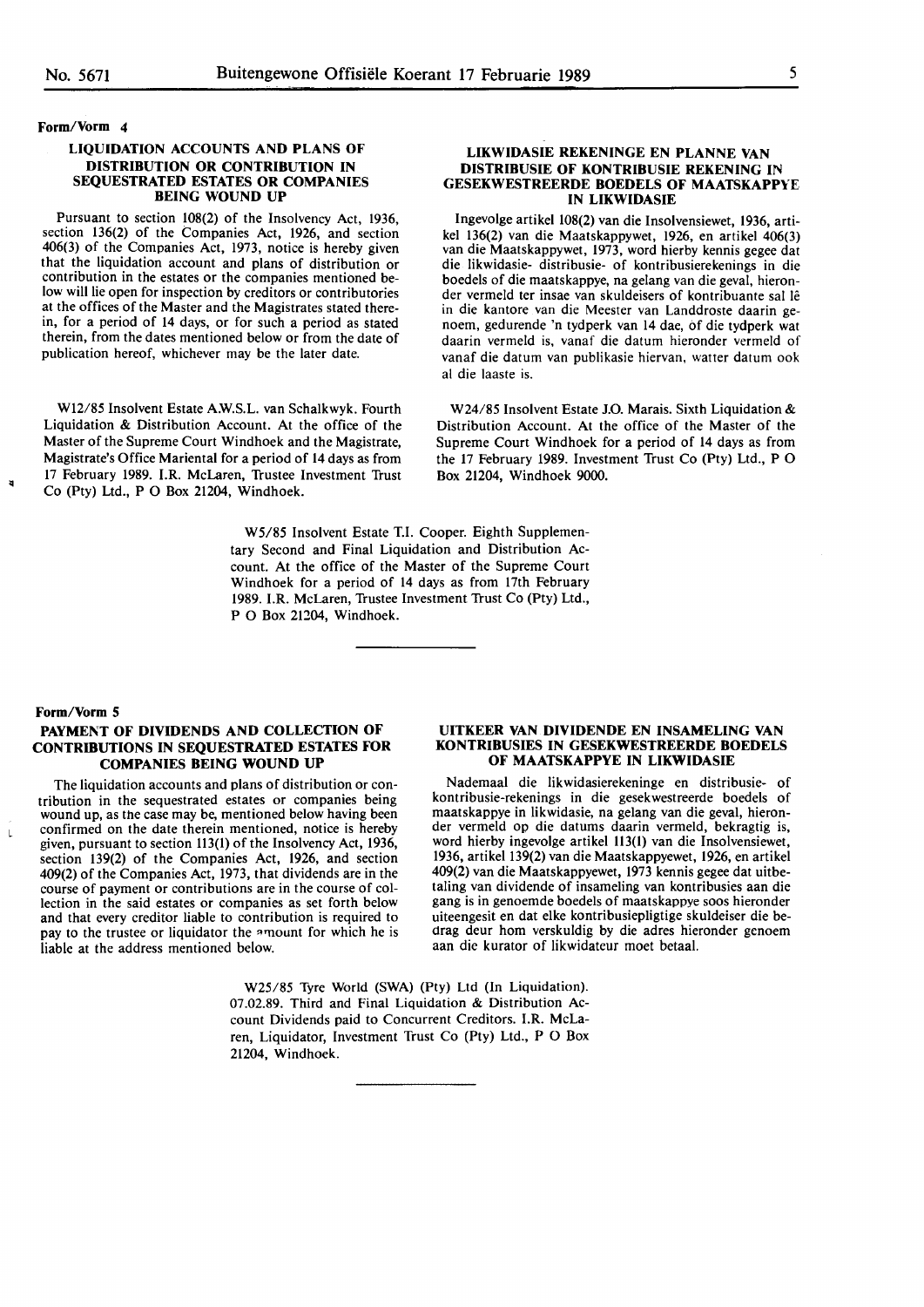**Vorm/Form** 7

#### **NOTICE OF TRUSTEES**

Notice is hereby given that a period of six months having elapsed since the confirmation of the final trustees' accounts in the estates mentioned below, the trustees of the said estates will, pursuant to section 155 of the Insolvency Act, 1936, destroy all the books and documents in their possession relating to the said estates (except those which are required to be lodged with the Masters) after six weeks from the date of this notice.

The particulars are given in the following order: Number of estate; name and description of estate; date of sequestration order; division· of the Supreme Court by which order made; date of confirmation of final account, and name and address of curator.

W2/85 Insolvent Estate A.J.F. Kloppers (Junior). 04.02.85. Windhoek South West Africa. 25.07.88. LR. McLaren 'Irustee Investment 'Irust Co (Pty) Ltd., P O Box 21204, Windhoek.

#### **NOfICE OF DISSOUJTION OF PARTNERSHIP AND TRANSFER OF BUSINESS**

Take notice that CAROL OBERG and **BARBARA** SASSE intend to dissolve the partnership being conducted by them as HAIRDRESSERS under the name and style of STUDIO · *5,* situate at no 8 Moltke Street, Swakopmund, and that BARBARA SASSE shall alienate and dispose of her share to and in favour of CAROL OBERG, who shall carry on the aforesaid business for her own account under the same name on the aforesaid premises within a period of not less than 30 (thirty) days after publication of this notice, and this publication shall serve as due notice having been given in terms of Section 34 of the Insolvency Act No 24 of 1936, and furthermore, that after 14 (fourteen) days of publication of this notice the said CAROL **OBERG** shall apply to the Magistrate for the district of Swakopmund for the transfer of the trading licences in respect.of the aforesaid business, into her own name.

SWANEPOEL & KINGHORN ATIORNEYS FOR PARTIES POST STREET SW.A. BUILDING SOCIETY BUILDING PO BOX 1455 SWAKOPMUND 9000

#### **KENNISGEWING VAN KURATORS**

Aangesien 'n tydperk van ses maande verloop het sedert die bekragtiging van die finale kuratorsrekenings in die boedels hieronder genoem, word hierby kennis gegee dat die kurators van genoemde boedels ingevolge artikel 155 van die Insolvensiewet, 1936, alle boeke en stukke in hulle besit wat betrekking op daardie boedels het (behalwe die wat by die Meesters ingedien moet word), ses weke na die datum biervan sal vernietig.

Die besonderhede word verstrek in die volgorde: Nommer van boedel; naam en beskrywing van boedel; datum van sekwestrasiebevel; afdeling van Hooggeregshof waardeur bevel gegee is; datum van bekragtiging van finale rekening, en naam en adres van kurator.

W26/86 Insolvent Estate J.G. Thompson f.t.a. Mariental Meubels. 12.12.86. Windhoek South West Africa. 08.08.88. LR. McLaren Investment 'Trust Co (Pty) Ltd., P O Box 21204, Windhoek.

#### **IN THE MAGISTRATE'S COURT FOR THE DISTRICT OF WINDHOEK**

#### **NOflCE OF TRANSFER OF BUSINESS**

Take notice that NIC SERFONTEIN intends to alienate and dispose of the business being conducted by him as a business under the name and style of MISTER MUSIC situated on Erf 216, Kaiser Street, WINDHOEK to and in favour of **HANS** HEINRICH SCHICK who shall carry on the aforesaid business within a period of not less than 30 (thirty) days after publication of this notice, and this publication shall serve as due notice having been given in terms of Section 34 of the Insolvency Act No 24 of 1936, and furthermore, that after 14 (fourteen) days of publication of this notice the said HANS HEINRICH SCHICK shall apply to the Magistrate for the district of WINDHOEK for the transfer of the trading licences in respect of the aforesaid business into his own name.

(sgd) H-B GERDES ENGLING **STRITTER** & **PAKfNERS**  5th Floor, COM Centre Billow Street PO Box 43 WINDHOEK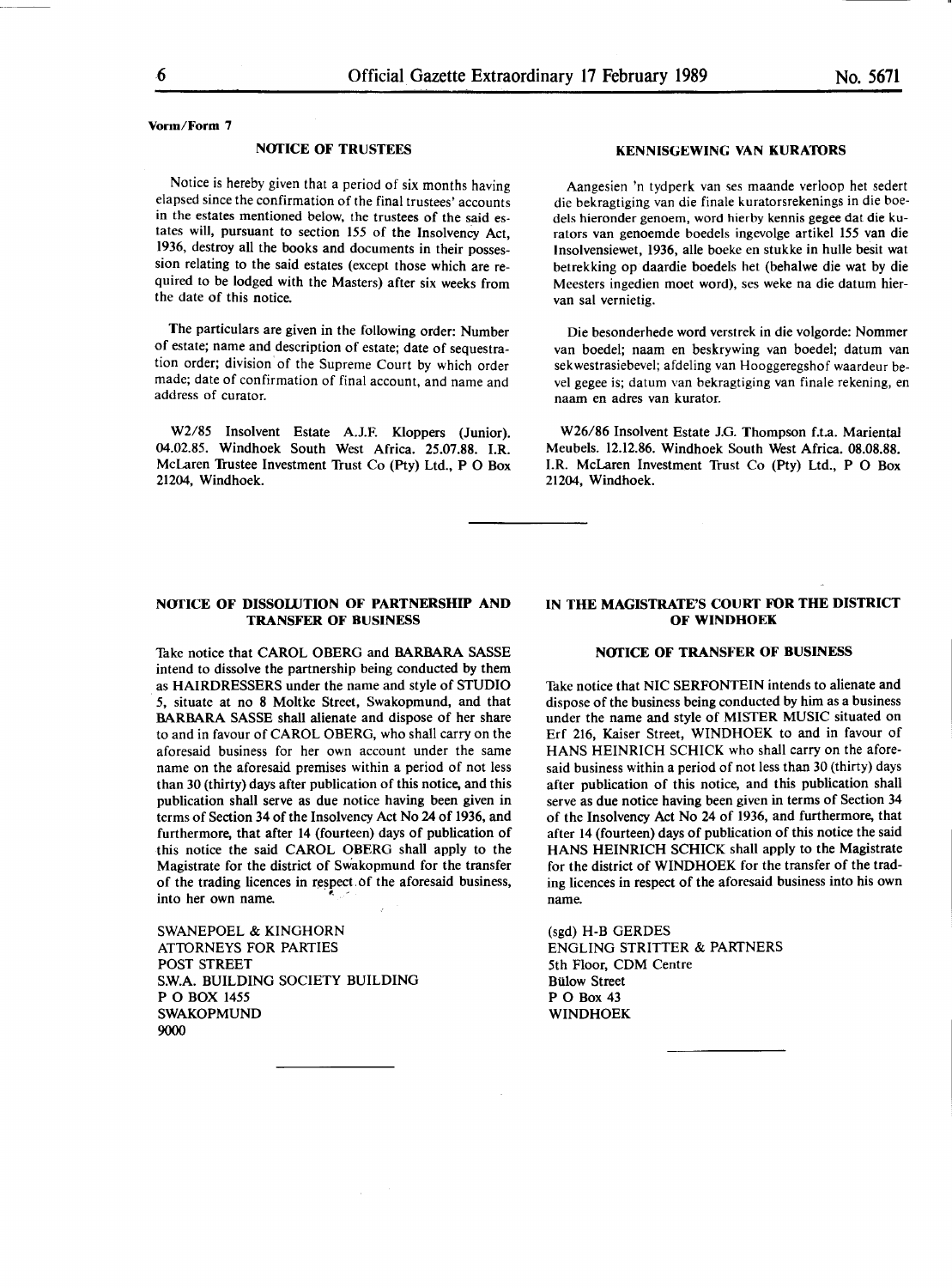#### **NOfICE OF TRANSFER OF BUSINESS**

Take notice that JACQUELINE KIM BIESS intends to alienate and dispose of the business being conducted by her as a nursery under the name and style of MANDALA NURSERY at Erf no 272, Brucken Street 34, Swakopmund to and in favour of CORNELIA SUSANNA JOOSTE who shall carry on the aforesaid business for her own account under the same name on the aforesaid premises within a period of thirty days after publication of this notice, and this publication shall serve as due notice having been given in terms of Section 34 of the Insolvency Act no 24 of 1936, and furthermore, that after fourteen days of publication of this notice the said CORNELIA SUSANNA JOOSTE shall apply to the Magistrate for the district of Swakopmund for the transfer of the trading licences in respect of the aforesaid business into her own name.

(sgd) **W P AHRENS AHRENS & CO** Roon Street 7A Ziegler Building PO Box <sup>1261</sup> **SWAKOPMUND** 

#### **NOfICE OF TRANSFER OF BUSINESS**

KINDLY TAKE NOTICE that application will be made fourteen (14) days after publication of this Notice at the Licensing Court for the District of Windhoek, for the transfer of the General Dealer Licence (general outfitters) held by B J Friedman who trades under the name and style of RO-MENS SWA/NAMIBIA on Erf 958, Kaiser Street, Windhoek to ROMENS (NAMIBIA) (PTY) LIMITED who will carry on trading under ROMENS (NAMIBIA) (PTY) LIMITED at the same address.

DATED at WINDHOEK this 7th day of FEBRUARY 1989.

Price Waterhouse Accountants for applicant SWALU BUILDING 114 LEUTWEIN STREET PO BOX 21616 WINDHOEK 9000

#### **KENNISGEWING VAN OORDRAG VAN BESIGHEID**

Kennis geskied hiermee dat 14 dae na publikasie hiervan, aansoek gedoen sal word by die Landdros te Tsumeb vir die oordrag van die Tabak, Spuit en Minerale Water Lisensie. tans gehou deur INGRID LUISE JOHANNA BECK-MANN, wat besigheid gedrywe het onder die handelsnaam van CAPRICORN BOTTLE STORE, te Erf 30, Hoofstraat, Tsumeb, aan HARALD HERMANN SENKE, wat besigheid sal drywe op sy eie rekening, op dieselfde perseel, onder die handelsnaam van CAPRICORN BOTTLE STORE.

GEDATEER te TSUMEB op hierdie 30ste dag van JANU-ARIE 1989.

(GET). J.J. GERTENBACH GERTENBACH & VAN ZYL HOOFSTRAAT POSBUS 259 **TSUMEB** 9000

#### **KENNISGEWING VAN OORDRAG VAN BESIGHEID**

Geliewe kennis te neem dat ANTOINETTE J VAN NIE-KERK van voornemens is om die besigheid deur haar bedryf onder die naam en styl van RED DRAGON RESTAURANT TE Roonstraat 2, Erf nr 215, Swakopmund te vervreem aan GEORGE VAN DER MERWE wie die gesegde besigheid vir sy eie rekening sal bedryf op dieselfde persele en onder dieselfde naam en styl van THE SEAFOOD **HAVEN** sal bedryf en dat hierdie kennisgewing geld in terme van Artikel 34 van die Insolvensiewet Nr 24 van 1936, en voorts dat na publikasie van hierdie kennisgewing daar aansoek gedoen sal word by die Landdros vir die distrik van Swakopmund vir die oordrag van die handelslisensies ten opsigte van die gesegde besigheid in sy naam.

Gedateer te SWAKOPMUND hierdie 6de dag van Februarie 1989.

(get) W P AHRENS AHRENS & KIE Roonstraat 7A, Ziegler Gebou Posbus 1261 SWAKOPMUND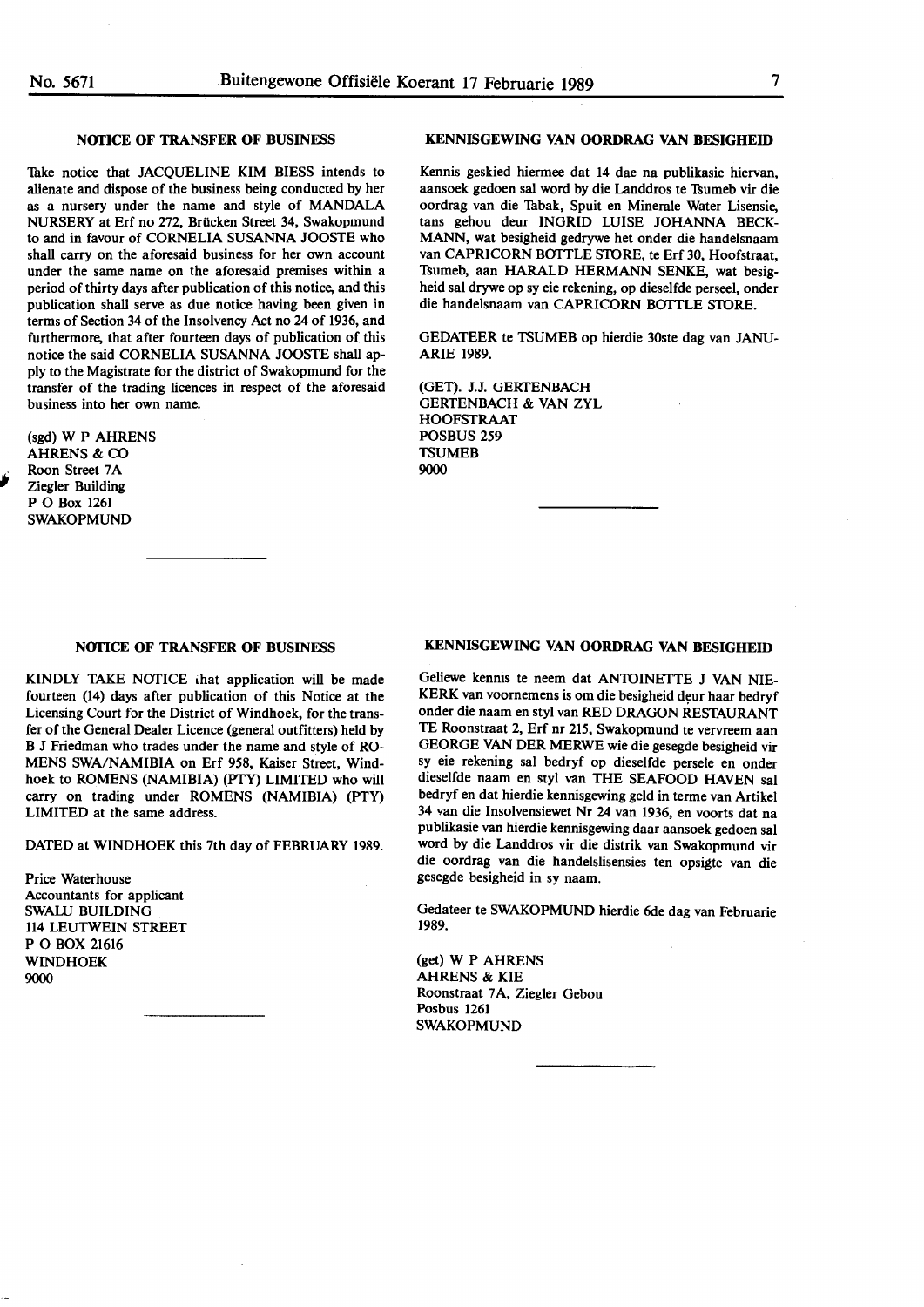#### **KENNISGEWING VAN OORDRAG VAN BESIGHEID**

Geliewe kennis te neem dat by 'n Algemene Sitting van die Handelslisensiehof wat gehou sal word te OfJIWARONGO op 1 MAARf 1989, aansoek gedoen sal word vir oordrag van die Bakker/Restaurant/Tabak/Varsprodukte lisensie gehou deur O CARSTENSEN op erwe Nos. 958 en 28 Otjiwarongo, aan WILFRIED EICHLER en UTE EICHLER, wie besigheid sal doen op dieselfde persele onder die naam DAMPFBACKEREI CARSTENSEN.

VAN DER WESTHUIZEN & GREEFF Posbus 47 Tel. Nr. 2381 OTJIWARONGO ·

**NOTICE OF CONVERSION OF PUBLIC COMPANY (In terms of section 26 of the Companies Act 1973, as amended)** 

#### **CONVERSION OF fflE PUBLIC COMPANY STYLED: KLEIN AUB COPPER COMPANY LIMITED**

#### **INTO**

#### **A PRIVATE COMPANY STYLED: KLEIN AUD COPPER COMPANY (PROPRIETARY) LIMITED**

Notice is hereby given of the intention of Klein Aub Copper Company Limited (a public Company) to convert itself into a private company styled Klein Aub Copper Company (Proprietary) Limited.

In terms of the intended conversion full compliance with all the requirements of the Companies Act applicable to a private company will be effected.

The meeting of shareholders of Klein Aub Copper Company Limited convened for the purpose of passing the special resolutions required for the proposed conversion in terms of section 22 of the Companies Act and the transaction of other related matters, will be held at the offices of Metorex (Proprietary) Limited, llth Floor, Cape Towers, MacLaren Street, Marshalltown on the 21st day of February 1989 at 10h00.

By Order of the Board of Directors of Klein Aub Copper Company Limited

(SOD) C.M. JURGENS (Mrs.) C.M. JURGENS pp MAATSKAPPY NOMINEES (PTY) LTD **SECRETARY** 

#### **NOTICE**

#### **ARETARAGAS (PROPRIETARY) LIMITED IN VOLUNTARY LIQUIDATION**

Notice is hereby given pursuant to Section  $356$  2 (b) of the Companies Act 1973 that at an extraordinary general meeting of shareholders, held on 9th February 1989, it was resolved as a special resolution that the company be wound up voluntarily as a members voluntary winding up and that Mr. KLAUSS NIEFT of KELLER & NEUHAUS TRUST CO. (PTY) LTD, be appointed as Liquidator without having to provide any security to the Master of the Supreme Court, Windhoek, for the due performance of his duties in terms of the provisions of the Companies Act.

KLAUS NIEFT Keller & Neuhaus Trust Co. (Pty) Ltd. PO Box 156 WINDHOEK 9000

#### **GEREGTELIKE VEILING**

IN DIE LANDDROSHOF VIR DIE DISTRIK OWAMBO

| <b>GEHOU TE OWAMBO</b> | Saak Nr. 97/88 |  |
|------------------------|----------------|--|
|------------------------|----------------|--|

In die saak tussen:-

NITSUN SHOES (PTY) LIMITED Vonnisskuldeiser

en

**ANDREAS JOHANNES WHOA KUTHILANJEKO SUPERMARKET** Vonnisskuldenaar

Kennis geskied hiermee dat 'n Regsveiling deur die Geregsbode van Owambo gehou sal word om 10h00 op Vrydag 3 Maart 1989, by die Oshakati Polisie Stasie te Oshakati, van die volgende goedere:-

I **BEDFORD VRAGMOfOR CBR** 1493 I **TOYOfA VRAGMOfOR SBA 9821**  I CANTER (TOYOTA) SBA 2187

Terme: Voetstoots en kontant aan die hoogste bieër.

(GET) J J GERTENBACH GERTENBACH & VAN ZYL Vonnisskuldeiser se Prokureurs Hoofstraat, Posbus 259, TSUMEB Telefoon 0671-2636/7, TSUMEB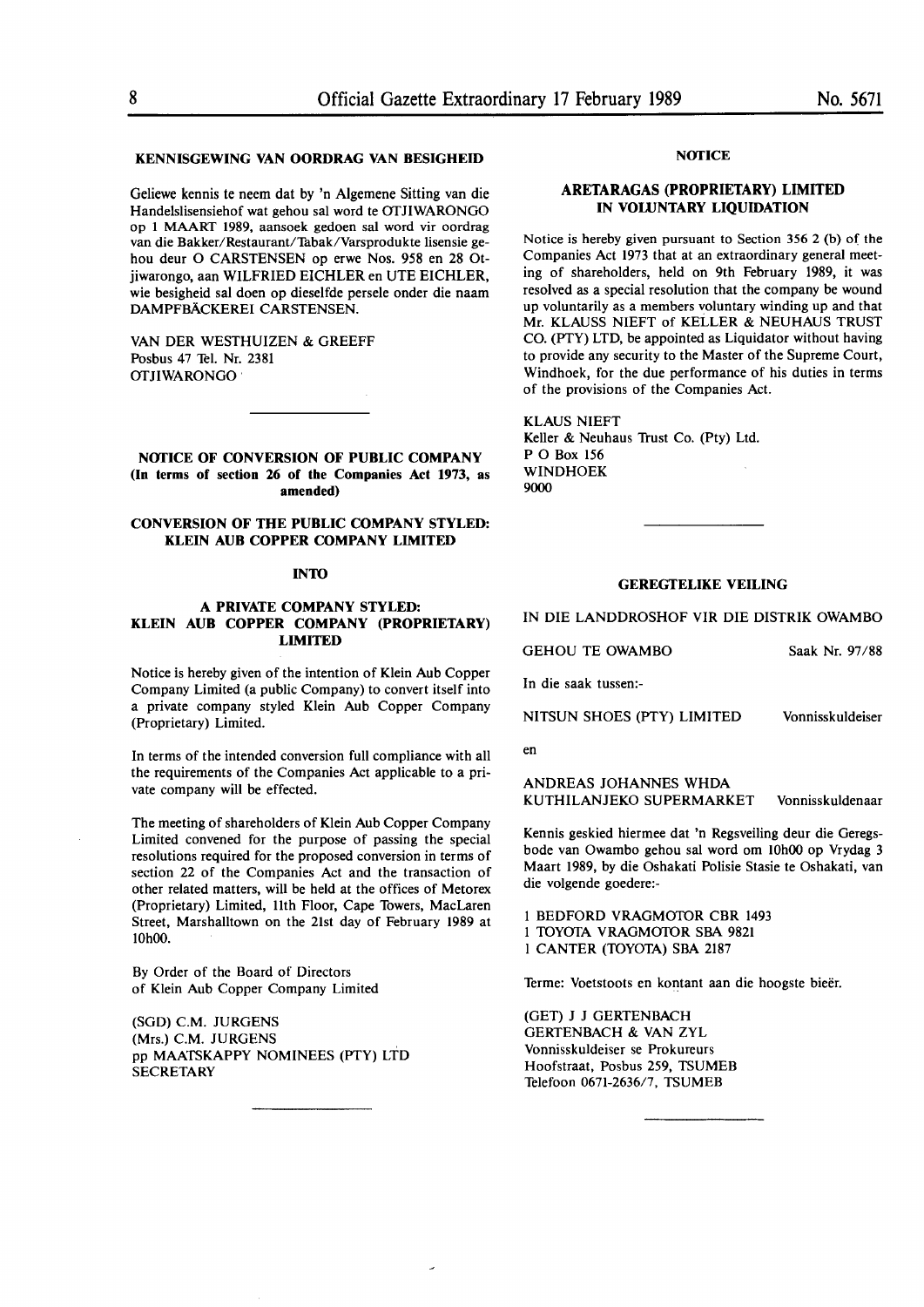| IN DIE LANDDROSHOF VIR DIE DISTRIK VAN<br><b>WINDHOEK</b> |                        | DIE LANDDROSHOF VIR DIE DISTRIK VAN<br>IN<br><b>WINDHOEK</b> |                        |
|-----------------------------------------------------------|------------------------|--------------------------------------------------------------|------------------------|
| <b>GEHOU TE WINDHOEK</b>                                  | <b>SAAK NO 8959/88</b> | <b>GEHOU TE WINDHOEK</b>                                     | <b>SAAK NO 8918/88</b> |
| In die saak tussen:-                                      |                        | In die saak tussen:-                                         |                        |
| NASIONALE BOU EN BELEGGINGS-<br>KORPORASIE VAN SWA BEPERK | <b>EISER</b>           | NASIONALE BOU EN BELEGGINGS-<br>KORPORASIE VAN SWA BEPERK    | <b>EISER</b>           |
| en                                                        |                        | en                                                           |                        |
| MNR J M GORASEB                                           | <b>VERWEERDER</b>      | MNR E HAMASES                                                | <b>VERWEERDER</b>      |

#### KENNIS VAN VERKOPING IN EKSEKUSIE

Ten uitvoering van 'n Vonnis gegee deur bogenoemde Agbare Hof, sal 'n verkoping gehou word op die 22ste dag van MAART 1989 voor die Landdroskantoor Windhoek om 09h00 van die volgende eiendom:-

Sekere Erf no 7881 Uitbreiding no. 18 KATUTURA WINDHOEK groot 31S m2 tesame met alle vaste verbeterings daarop, insluitende een woonhuis

#### **VOORWAARDE VAN VERKOPING:**

- 1. Die verkoping is onderhewig aan die bepalings van die Landdroshofwet no. 32 van 1944, soos **gewysig,** en die eiendom word voetstoots verkoop, volgens bestaande titelakte.
- 2. Een-tiende van die koopprys sal onmiddellik na die verkoping betaal word, en die balans van die koopsom met 9% rente daarop teen oordrag, welke oordrag sonder versuim gegee sal word.
- 3. Die volgende verbeteringe is op die eiendom, alhoewel geen waarborg in die verband gegee word nie:

EEN WOONHUIS

4. Die volledige verkoopsvoorwaardes sal uitgelees word ten tye van die verkoping en kan vooraf besigtig word by die kantore van Eiser, asook die kantoor van die Geregsbode, WINDHOEK.

**R** OLIVIER & **KIE PROKUREURS VAN** EISER Realmar Gebou h/v Leutwein & Bahnhofstrate Posbus 2198 WINDHOEK 9000

#### **KENNIS VAN VERKOPING IN EKSEKUSIE**

Ten uitvoering van 'n Vonnis gegee deur bogenoemde Agbare Hof, sal 'n verkoping gehou word op die 22ste dag van MAART 1989 voor die Landdroskantoor Windhoek om 09h00 vm van die volgende eiendom:-

Sekere Erf no 7669 Uitbreiding no. 18 KATUTURA WINDHOEK groot 338 m2 tesame met alle vaste verbeterings daarop, insluitende een woonhuis

#### **VOORWAARDE VAN VERKOPING:**

- 1. Die verkoping is onderhewig aan die bepalings van die Landdroshofwet no. 32 van 1944, soos **gewysig,** en die eiendom word voetstoots verkoop, volgens bestaande titelakte.
- 2. Een-tiende van die koopprys sal onmiddellik na die verkoping betaal word, en die balans van die koopsom met 9% rente daarop teen oordrag, welke oordrag sonder versuim gegee sal word.
- 3. Die volgende verbeteringe is op die eiendom, alhoewel geen waarborg in die verband gegee word nie:

#### EEN WOONHUIS

4. Die volledige verkoopsvoorwaardes sal uitgelees word ten tye van die verkoping en kan vooraf besigtig word by die kantore van Eiser, asook die kantoor van die Geregsbode, WINDHOEK.

**R** OLIVIER & **KIE PROKUREURS VAN** EISER Realmar Gebou h/v Leutwein & Bahnhofstrate Posbus 2198 WINDHOEK 9000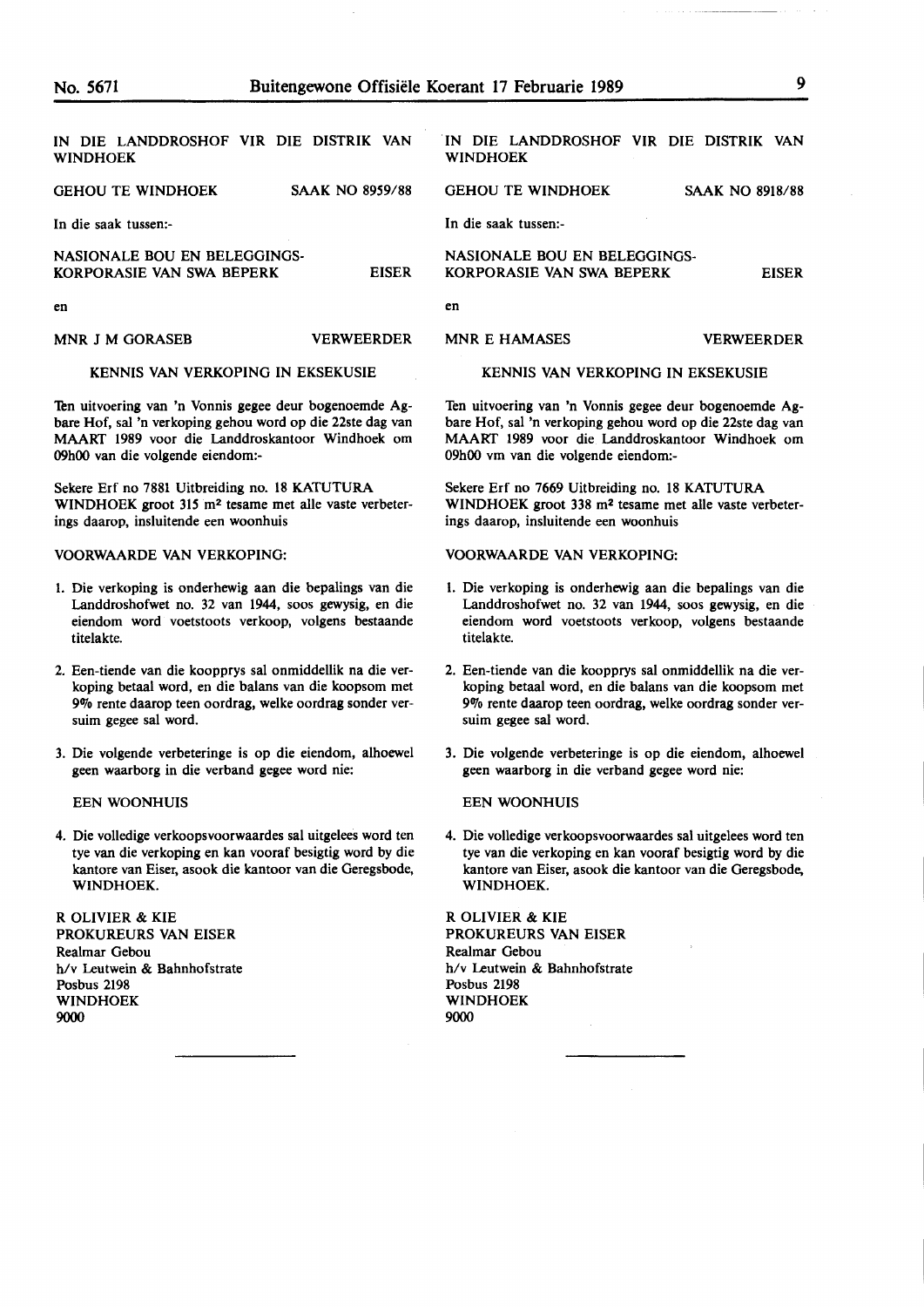| IN DIE LANDDROSHOF VIR DIE DISTRIK VAN                            | IN DIE LANDDROSHOF VIR DIE DISTRIK VAN                            |  |
|-------------------------------------------------------------------|-------------------------------------------------------------------|--|
| <b>WINDHOEK</b>                                                   | <b>WINDHOEK</b>                                                   |  |
| <b>GEHOU TE WINDHOEK</b>                                          | <b>GEHOU TE WINDHOEK</b>                                          |  |
| <b>SAAK NO 8928/88</b>                                            | <b>SAAK NO 8930/88</b>                                            |  |
| In die saak tussen:-                                              | In die saak tussen:-                                              |  |
| NASIONALE BOU EN BELEGGINGS-                                      | NASIONALE BOU EN BELEGGINGS-                                      |  |
| KORPORASIE VAN SWA BEPERK                                         | KORPORASIE VAN SWA BEPERK                                         |  |
| <b>EISER</b>                                                      | <b>EISER</b>                                                      |  |
| en                                                                | en                                                                |  |
| MNR J SHETEKELA                                                   | <b>VERWEERDER</b>                                                 |  |
| <b>VERWEERDER</b>                                                 | MNR M VAN WYK                                                     |  |
| KENNIS VAN VERKOPING IN EKSEKUSIE                                 | KENNIS VAN VERKOPING IN EKSEKUSIE                                 |  |
| Ten uitvoering van 'n Vonnis gegee deur bogenoemde Ag-            | Ten uitvoering van 'n Vonnis gegee deur bogenoemde Ag-            |  |
| bare Hof, sal 'n verkoping gehou word op die 22ste dag van        | bare Hof, sal 'n verkoping gehou word op 22 MAART 1989            |  |
| MAART 1989 voor die Landdroskantoor Windhoek om                   | voor die Landdroskantoor Windhoek om 09h00 vm van die             |  |
| 09h00 vm van die volgende eiendom:-                               | volgende eiendom:-                                                |  |
| Sekere Erf no 7280 Uitbreiding no. 17 KATUTURA                    | Sekere Erf no 7070 Uitbreiding 16 KATUTURA                        |  |
| WINDHOEK groot 263 m <sup>2</sup> tesame met alle vaste verbeter- | WINDHOEK groot 271 m <sup>2</sup> tesame met alle vaste verbeter- |  |
| ings daarop, insluitende een woonhuis                             | ings daarop, insluitende een woonhuis                             |  |
| VOORWAARDE VAN VERKOPING:                                         | VOORWAARDE VAN VERKOPING:                                         |  |
| 1. Die verkoping is onderhewig aan die bepalings van die          | 1. Die verkoping is onderhewig aan die bepalings van die          |  |
| Landdroshofwet no. 32 van 1944, soos gewysig, en die              | Landdroshofwet no. 32 van 1944, soos gewysig, en die              |  |
| eiendom word voetstoots verkoop, volgens bestaande                | eiendom word voetstoots verkoop, volgens bestaande                |  |
| titelakte.                                                        | titelakte.                                                        |  |
| 2. Een-tiende van die koopprys sal onmiddellik na die ver-        | 2. Een-tiende van die koopprys sal onmiddellik na die ver-        |  |
| koping betaal word, en die balans van die koopsom met             | koping betaal word, en die balans van die koopsom met             |  |
| 9% rente daarop teen oordrag, welke oordrag sonder ver-           | 9% rente daarop teen oordrag, welke oordrag sonder ver-           |  |
| suim gegee sal word.                                              | suim gegee sal word.                                              |  |
| 3. Die volgende verbeteringe is op die eiendom, alhoewel          | 3. Die volgende verbeteringe is op die eiendom, alhoewel          |  |
| geen waarborg in die verband gegee word nie:                      | geen waarborg in die verband gegee word nie:                      |  |
| <b>EEN WOONHUIS</b>                                               | <b>EEN WOONHUIS</b>                                               |  |
| 4. Die volledige verkoopsvoorwaardes sal uitgelees word ten       | 4. Die volledige verkoopsvoorwaardes sal uitgelees word ten       |  |
| tye van die verkoping en kan vooraf besigtig word by die          | tye van die verkoping en kan vooraf besigtig word by die          |  |
| kantore van Eiser, asook die kantoor van die Geregsbode,          | kantore van Eiser, asook die kantoor van die Geregsbode,          |  |
| WINDHOEK.                                                         | WINDHOEK.                                                         |  |
| r olivier & kie                                                   | R OLIVIER & KIE                                                   |  |
| PROKUREURS VAN EISER                                              | PROKUREURS VAN EISER                                              |  |
| Realmar Gebou                                                     | Realmar Gebou                                                     |  |
| h/v Leutwein & Bahnhofstrate                                      | h/v Leutwein & Bahnhofstrate                                      |  |
| Posbus 2198                                                       | Posbus 2198                                                       |  |
| WINDHOEK                                                          | WINDHOEK                                                          |  |
| 9000                                                              | 9000                                                              |  |
|                                                                   |                                                                   |  |

 $\sim$ 

Ξ.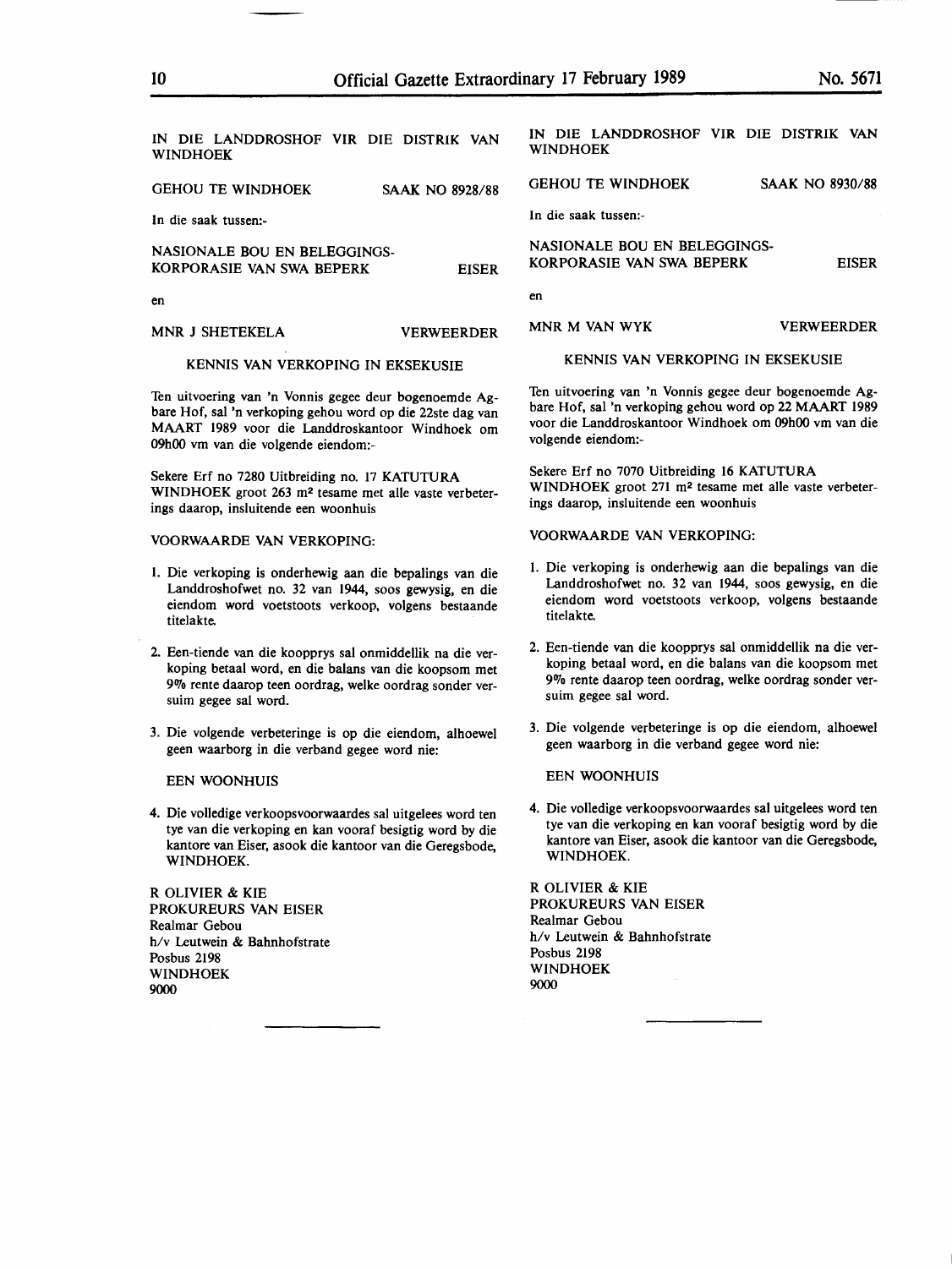| IN DIE LANDDROSHOF VIR DIE DISTRIK VAN<br><b>WINDHOEK</b> |                        | IN DIE LANDDROSHOF VIR DIE DISTRIK VAN<br><b>WINDHOEK</b> |                        |
|-----------------------------------------------------------|------------------------|-----------------------------------------------------------|------------------------|
| <b>GEHOU TE WINDHOEK</b>                                  | <b>SAAK NO 8920/88</b> | <b>GEHOU TE WINDHOEK</b>                                  | <b>SAAK NO 8929/88</b> |
| In die saak tussen:-                                      |                        | In die saak tussen:-                                      |                        |
| NASIONALE BOU EN BELEGGINGS-<br>KORPORASIE VAN SWA BEPERK | <b>EISER</b>           | NASIONALE BOU EN BELEGGINGS-<br>KORPORASIE VAN SWA BEPERK | <b>EISER</b>           |
| en                                                        |                        | en                                                        |                        |
| <b>MNR HANS GAINGOB</b>                                   | <b>VERWEERDER</b>      | MNR A AANDONGO                                            | <b>VERWEERDER</b>      |

#### KENNIS VAN VERKOPING IN EKSEKUSIE

Ten uitvoering van 'n Vonnis gegee deur bogenoemde Agbare Hof, sal 'n verkoping gehou word op die 22ste dag van MAARf 1989 voor die Landdroskantoor Windhoek om 09h00 vm van die volgende eiendom:-

Sekere Erf no 7684 Uitbreiding no. 18 KATUTURA WINDHOEK groot 281 m2 tesame met alle vaste verbeterings daarop, insluitende een woonhuis

#### VOORWAARDE VAN VERKOPING:

- 1. Die verkoping is onderhewig aan die bepalings van die Landdroshofwet no. 32 van 1944, soos gewysig, en die eiendom word voetstoots verkoop, votgens bestaande titelakte.
- 2. Een-tiende van die koopprys sat onmiddellik na die verkopiug betaat word, en die balans van die koopsom met 9% rente daarop teen oordrag, welke oordrag sonder versuim gegee sat word.
- 3. Die volgende verbeteringe is op die eiendom, alhoewel geen waarborg in die verband gegee word nie:

#### EEN WOONHUIS

4. Die volledige verkoopsvoorwaardes sal uitgelees word ten tye van die verkoping en kan vooraf besigtig word by die kantore van Eiser, asook die kantoor van die Geregsbode, **WINDHOEK.** 

**R OLIVIER** & **KIE**  PROKUREURS VAN EISER Realmar Gebou h/v Leutwein & Bahnhofstrate Posbus 2198 WINDHOEK 9000

KENNIS VAN VERKOPING IN EKSEKUSIE

Ten uitvoering van 'n Vonnis gegee deur bogenoemde Agbare Hof, sat 'n verkoping gehou word op die 22ste dag van **MAARf** 1989 voor die Landdroskantoor Windhoek om 09h00 vm van die votgende eiendom:-

Sekere Erf no 7260 Uitbreiding no. 17 KATUTURA WINDHOEK groot 249 m<sup>2</sup> tesame met alle vaste verbeterings daarop, instuitende een woonhuis

#### VOORWAARDE VAN VERKOPING:

- 1. Die verkoping is onderhewig aan die bepalings van die Landdroshofwet no. 32 van 1944, soos gewysig, en die eiendom word voetstoots verkoop, votgens bestaande titelakte.
- 2. Een-tiende van die koopprys sat onmiddellik na die verkoping betaat word, en die batans van die koopsom met 9% rente daarop teen oordrag, welke oordrag sonder versuim gegee sal word.
- 3. Die votgende verbeteringe is op die eiendom, athoewet geen waarborg in die verband gegee word nie:

#### EEN WOONHUIS

4. Die volledige verkoopsvoorwaardes sal uitgelees word ten tye van die verkoping en kan vooraf besigtig word by die kantore van Eiser, asook die kantoor van die Geregsbode, WINDHOEK.

R OLIVIER & **KIE**  PROKUREURS VAN EISER Realmar Gebou h/v Leutwein & Bahnhofstrate Posbus 2198 WINDHOEK 9000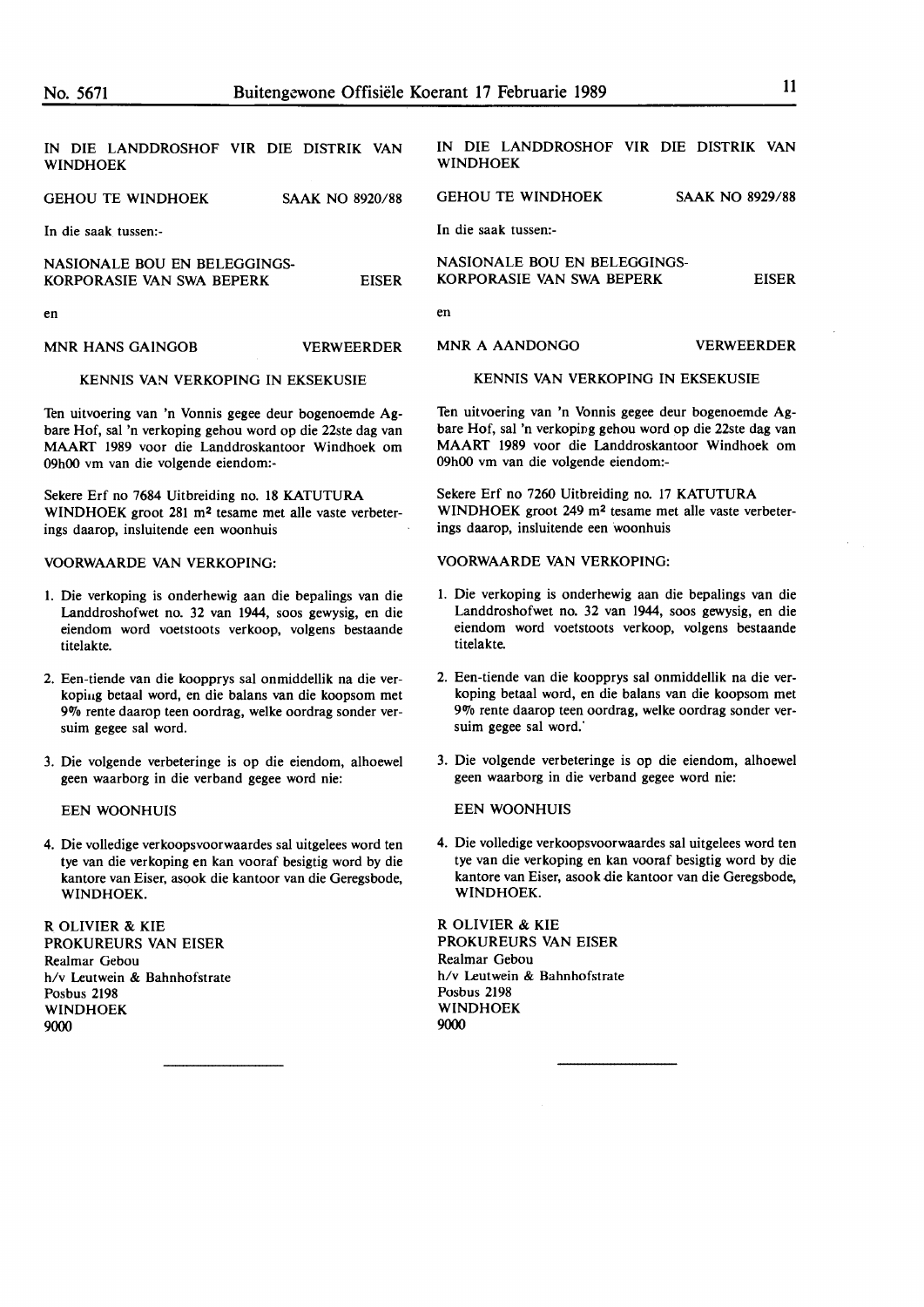#### **KENNISGEWING VAN VERKOPING**

IN DIE LANDDROSHOF VIR DIE DISTRIK VAN WINDHOEK

| <b>GEHOU TE WINDHOEK</b> | <b>SAAK NO 7848/88</b> |
|--------------------------|------------------------|
| In die saak tussen:-     |                        |
| SWA BOUVERENIGING        | <b>EISER</b>           |
| en                       |                        |
| CECIL PATRICK DU TOIT    | <b>VERWEERDER</b>      |

### VERKOPING IN EKSEKUSIE

In bogenoemde aangeleentheid sal 'n verkoping gehou word op WOENSDAG die 8ste MAART 1989 om 09h30 in die voormiddag te die ingang van die woonhuis gelee op Erf 3520, Khomasdal Dorp, Windhoek, van die volgende eiendom:

Sekere Erf Nr 3520 Uitbreiding Nr. 3), Khomasdal Dorp; Geleë in die Munisipaliteit van Windhoek; Groot 693 (ses nege drie) vierkantmeters;

#### VOORWAARDES VAN VERKOPING:

- 1. Die verkoping is onderhewig aan die terme en voorwaardes van die Wet op Landdroshowe Nr. 32 van 1944, en die eiendom word voetstoots verkoop en soos dit staan en onderhewig aan die voorwaardes van die Titelakte.
- 2. Een-tiende van die koopprys moet in kontant betaal word onmiddellik nadat die eiendom verkoop is en die balans van die koopprys tesame met rente daarop bereken teen 15,75% per jaar, maandeliks vooruit bereken, moet betaal word teen oordrag en **welke** oordrag so spoedig doenlik na die verkoping sal geskied.
- 3. Die volgende verbeterings is op die eiendom aangebring (alhoewel niks in hierdie verband gewaarborg word nie):

'n Behoorlik omheinde enkelverdieping steenmuur woonhuis met sinkdak en celotex plafon, bestaande uit 2 slaapkamers, 11/2 badkamers, sitkamer, eetkamer, kombuis, dubbel motorhuis. Vloere bedek met matte. Hoofgebou voorsien met Munisipale water- en kragtoevoer.

4. Die volledige voorwaardes van verkoping sal ten tye van die verkoping uitgelees word en mag voor die verkoping te die kantore van die Geregsbode, Windhoek en die SWA Bouvereniging geinspekteer word.

HOWARD & WASSERFALL EISER SE PROKUREURS 2DE VLOER CRAIGMYLE GEBOU KAISERSTRAAT POSBUS 338 WINDHOEK

IN DIE LANDDROSHOF VIR DIE DISTRIK VAN WINDHOEK GEHOU TE WINDHOEK SAAK NO 8931/88 In die saak tussen:- NASIONALE BOU EN BELEGGINGS-KORPORASIE VAN SWA BEPERK en MNR P H HENDRIKS EISER VERWEERDER

#### KENNIS VAN VERKOPING IN EKSEKUSIE

Ten uitvoering van 'n Vonnis gegee deur bogenoemde Agbare Hof, sal 'n verkoping gehou word op die 22ste dag van MAART 1989 voor die Landdroskantoor Windhoek om 09h00 vm van die volgende eiendom:-

Sekere Erf no 7735 Uitbreiding 18 KATUTURA WINDHOEK groot 281 m<sup>2</sup> tesame met alle vaste verbeterings daarop, insluitende een woonhuis

#### VOORWAARDE VAN VERKOPING:

- 1. Die verkoping is onderhewig aan die bepalings van die Landdroshofwet no. 32 van 1944, soos gewysig, en die eiendom word voetstoots verkoop, volgens bestaande titelakte.
- 2. Een-tiende van die koopprys sal onmiddellik na die verkoping betaal word, en die balans van die koopsom met 9% rente daarop teen oordrag, welke oordrag sonder versuim gegee sal word.
- 3. Die volgende verbeteringe is op die eiendom, alhoewel geen waarborg in die verband gegee word nie:

#### EEN WOONHUIS

4. Die volledige verkoopsvoorwaardes sal uitgelees word ten tye van die verkoping en kan vooraf besigtig word by die kantore van Eiser, asook die kantoor van die Geregsbode, WINDHOEK.

R OLIVIER & KIE PROKUREURS VAN EISER Realmar Gebou h/v Leutwein & Bahnhofstrate Posbus 2198 WINDHOEK 9000